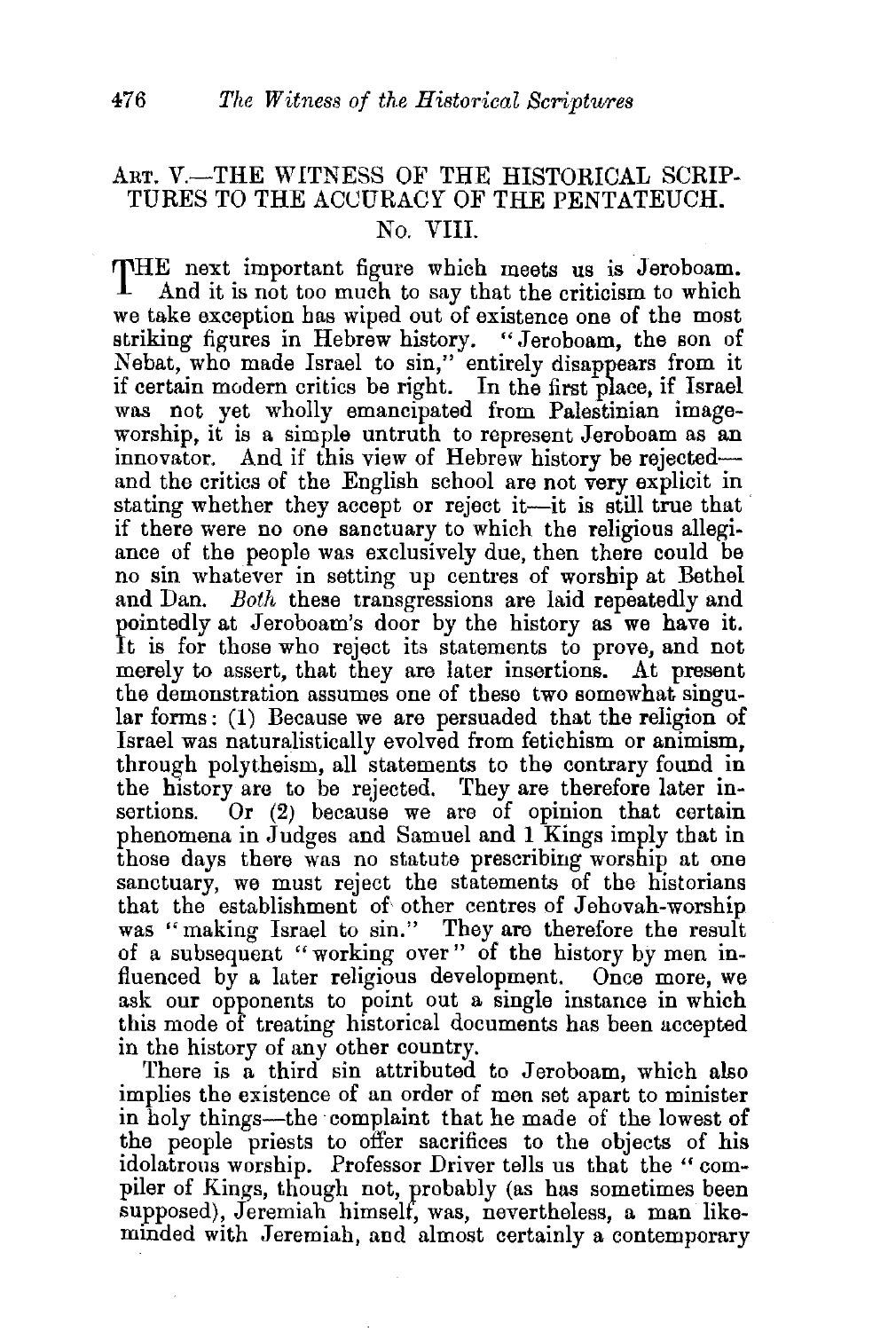who lived and wrote under the same influences."<sup>1</sup> But Jeremiah was a man of influence in his day. He played a part as conspicuous as that played by Laud in the days of Charles I. Is it conceivable that under these circumstances he and his confederate should both of them be as grossly and absurdly ignorant of the course of Israelite history as modern criticism would make them-that they should put forth to explain that history theories as wonderful as that which regarded Tenterden steeple as the cause of the Goodwin Sands? The writers of books of which the verdict, not only of Christians, but of mankind in general, is that they are books of an unusually high order in the department of human thought must surely have had sufficient acquaintance with facts to prevent them from misreading their own history and misleading posterity to the extent they are supposed by modern theorists to have done. Their position in society, as well as their undeniable honesty and ability-the former proved, at least in Jeremiah's case, by his endurance of persecution-alike preclude such a supposition, and establish the conclusion that they had quite as much information what the course of the history really was, and quite as high qualifications for forming a judgment on it as those who, as much, if not more, under the influence of preconceived opinions, have undertaken to resolve their narratives into their constituent elements.2

Nor is this all. The whole history bears out the statement in 1 Kings xii. 28 of the reasons which induced Jeroboam to set up his idol-worship. As long as the consistent Israelites among his subjects felt themselves conscientiously bound to worship at the one sanctuary, so long would his throne be unsafe. He had therefore no alternative but to adopt some means of preventing them from doing so-means which effectually kept open the breach, and ultimately drove Israel to its fate. There is, as the late Professor Blunt has pointed out, a significant incident which shows plainly the danger to which Israel was exposed-and exposed simply in consequence of having set up an alternative worship to that at the one sanctuary at Jerusalem. Why did Baasha fortify Ramah to prevent people from going to and fro to Judah? And why did Asa pull down the fortress instead of occupying it? It is

<sup>&</sup>lt;sup>1</sup> " Introduction," p. 189.<br><sup>2</sup> Professor Driver ("Introduction," p. 188) gives us Kuenen's list of the passages which the latter regards as post-exilic. As that list rests on the assumption that prophecy is impossible, and as, even if the whole of the Old Testament were supposed to have been written between 20 and 10 B.C., there would still remain unmistakable prophecies in it, this assumption cannot be admitted, nor need deductions from it be examined.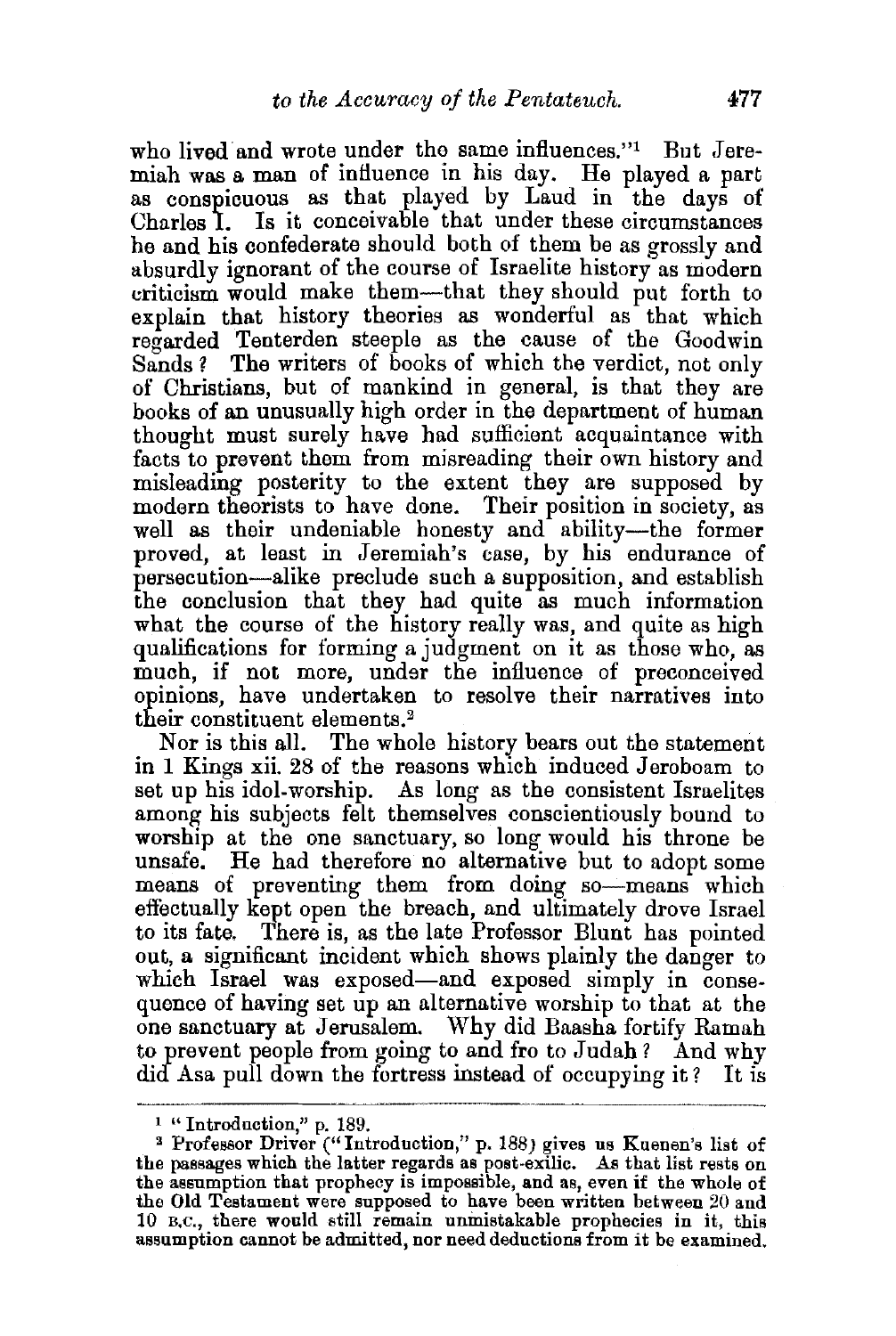obvious that the former wished to discourage and the latter to encourage the free ingress of Israelites into the southern kingdom. What was the reason *1* Clearly, *the worship at the one scmctuary,* which still, as in days of old, attracted pious Israelites to the centre of Israelite worship, the "city of the Great King," Jehovah, their God. So the author of Chronicles tells us ; and we accept his statement here because, as on other occasions, it alone enables us to understand the account in Kings. It relates how" the priests and the Levites that were in all Israel resorted to Judah out of all their borders . . . and after them out of all the tribes of Israel such as set their hearts to seek the Lord God of Israel came to Jerusalem to sacrifice unto the Lord God of their fathers."<sup>1</sup> It was to check this drain of the best, the most pious, and therefore the most industrious and useful of his population that Baasha built a fortification on the borders of Judah.2 It was because Asa had every reason to encourage such an immigration that he needed no fortress, and therefore pulled it down. If subjective criticism is able to give us a better explanation of the facts, by all means let it do so. There are two things which it is more likely to do, neither of which has it any right to do. The one is to ignore an explanation which is neither unreasonable nor improbable; the other is to set up authoritatively an alternate one without anything which can legitimately be called a reason at all.<sup>3</sup>

There is another fact in the history of Israel.after Jeroboam's time which tends to strengthen the view that the Hebrew Scriptures have not failed to give a correct account of the successive steps in their religious development. The history as it stands tells us that Jeroboam made Israel to sin by substituting visible symbols in worship for the invisible Jehovah, and by directing that the worship should take place at Bethel and Dan, instead of at Jerusalem. Chronicles further tells us, as we have just seen, that the consequence was such an exodus of pious Israelites from the northern kingdom as the readers of modern European history are well acquainted with in connection with the religious tyranny of Philip II. and Louis XIV. This is in itself precisely what might have been expected under the circumstances as narrated. But there is

<sup>&</sup>lt;sup>1</sup> Chron. xi. 14-16.<br><sup>2</sup> Baasha, we may observe, was a wiser man than Philip II. or Louis XIV.<br><sup>3</sup> Hosea is admitted even by the adherents of the subjective criticism

to have written in the days of Jotham, Ahaz and Hezekiah. But he in every chapter treats Ephraim as the author of Israelite apostasy, and in ·chap. viii., and in chaps. ix. 5, xiii. 1, 2, the sin of Jeroboam is as plainly indicated as in the history.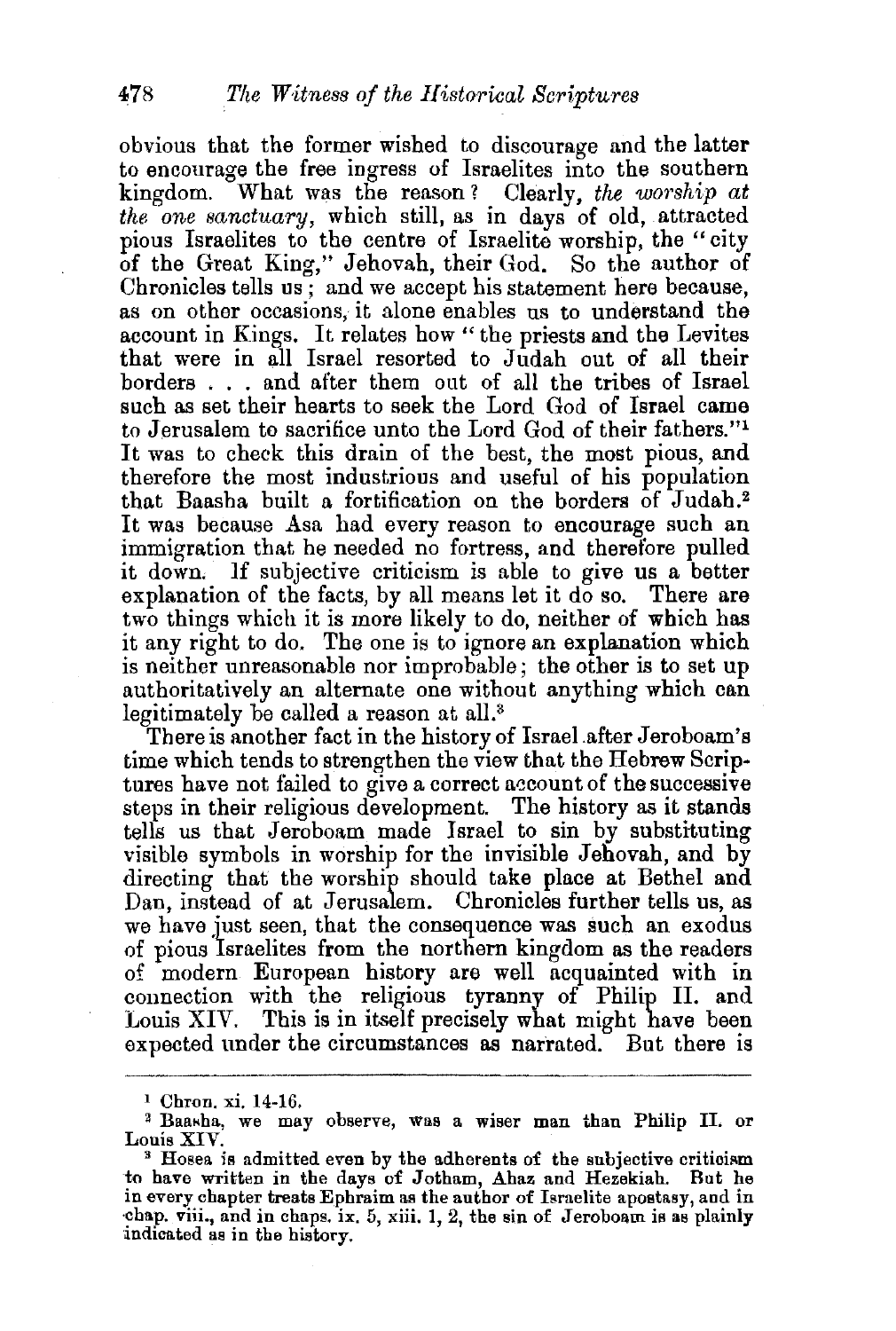a remarkable confirmation of the truth of the story in the parts of the history the correctness of which, so far at least, has not been impugned. The moral and religious declension was far swifter in Israel than in Judah. Jeroboam himself, Omri, Ahab, and Ahab's descendants are downright idolaters as well as unprincipled men. The only brief gleam of moral vigour in Israel's whole history after the separation is the reign of Jeroboam II. In Judah a far higher type of monarch is the rule. In spite of the unfortunate alliance Jehoshaphat allowed his son to contract with the house of Ahab, we meet with no thoroughly bad king till the reign of Ahaz. Jehoram and Ahaziah appear to have been more weak than wickedinfluenced by their wives, but kept, at least to a certain extent, in check by public opinion. And, though Israel at first vastly outnumbered Judah, yet the two monarchies seem to have been far more equally matched than the circumstances would have led us to expect. Moral strength, and the discipline consequent thereon, are, as we not unfrequently find in the history of the world, more or less a counterpoise to numbers. All this indicates, not, as has been contended, a nation gradually emancipating itself from polytheism and immorality, and shaping its course toward a higher religious and moral ideal, but to precisely what the history supposed to have been "worked over" presents to us-a nation whose moral and religious code dominated not the intellect merely, but the heart and the affections, and which derived a great deal of its empire over men's minds by the stimulus afforded by the existence at the capital of a central sanctuary.

The whole episode of Elijah and Elisha proceeds on the assumption that Israel has offended God's law. Otherwise it has no significance, and must be a later invention. These narratives (for they, too, are supposed to be composite, which is probable, but cannot of course be proved) are supposed to. be of "North Israelitish origin."<sup>1</sup>

There can be little doubt that here the German critics are on unassailable ground. No Jewish writer, it may be regarded as certain, would have added an explanatory note to Beersheba, that it "belongeth unto Judah."<sup>2</sup> But it is

<sup>&</sup>lt;sup>1</sup> Driver, "Introduction," p. 184. Linguistic grounds are-and very reasonably-alleged in behalf of this conclusion. But the marvel is that very slight indications are of weight when alleged in behalf of the modern theories—very weighty ones ignored or explained away when they make against them.<br><sup>2</sup> 1 Kings xix. 3. Wellhausen here ("Hist. Isr.," p. 292) acutely points

out the mistake into which the writer has fallen as to the distance between Beersheba and Horeb. He was naturally ignorant on the point, as Horeb was so far off, just as a clergyman writing in Kent in the last century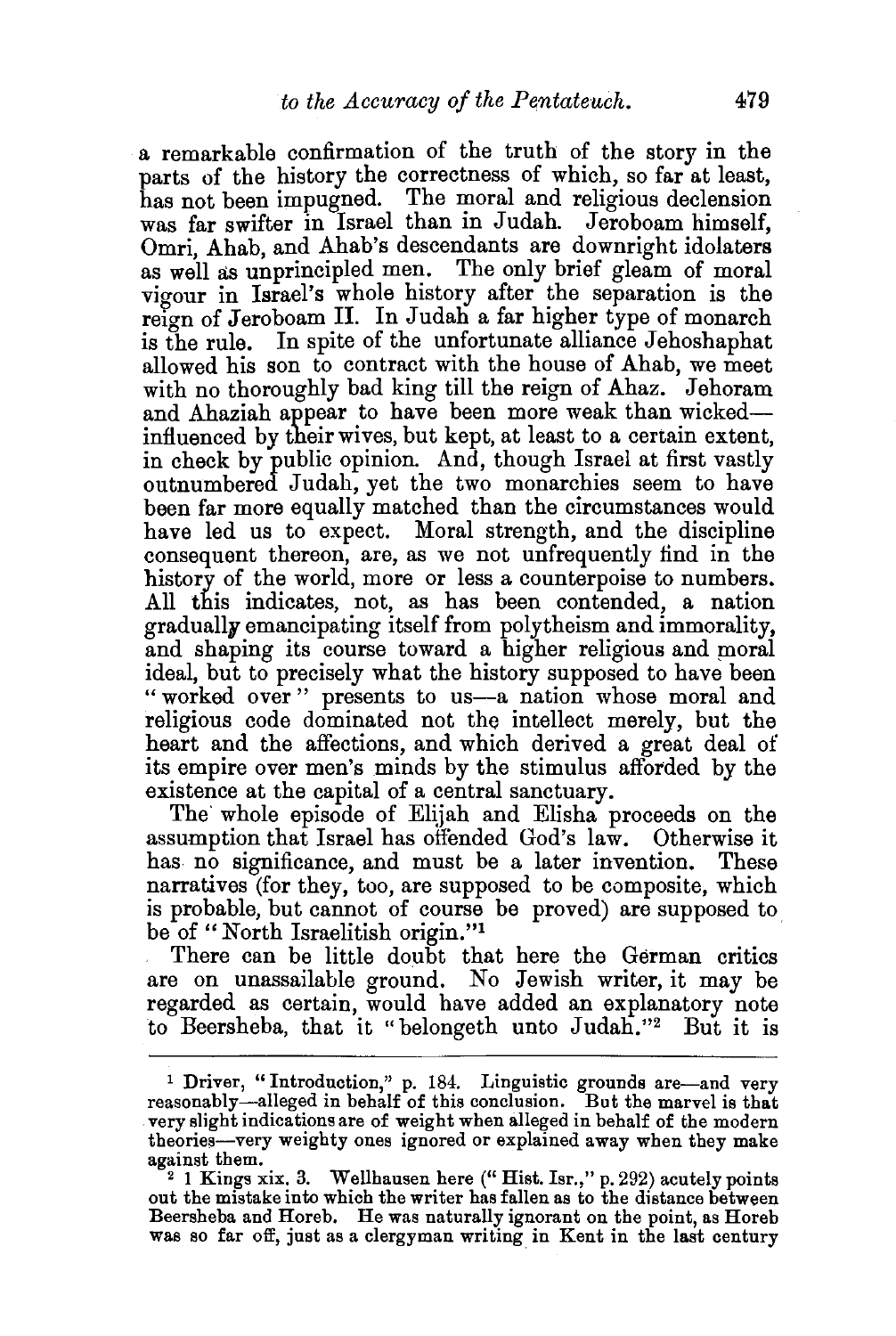worthy of remark that this (or these) North Israelite account (or accounts) regards Israel as apostate from the worship of the one true God-the God of *Israel,* as He is significantly called.1 This corroboration of the statements found in the Pentateuch is most remarkable in a document " of North Israelitish origin," and probably not of much later date than the age of Elijah himself. They have "forsaken the covenant," Elijah complains.2 It is objected that Elijah knows nothing of the worship of the one sanctuary, that he also complains that Jehovah's altars have been thrown down, and that he repairs a disused altar of Jehovah. But for this argument to be admitted, it is necessary to show that under the Law no difference was made between positive and moral precepts.3 It has been already shown that such was not the case; that in the earlier and purer days of Israel's history this distinction was fully comprehended; that it was only after the return from the Captivity that a hard and narrow legalism took the place of the earlier freedom of the pious

would quite naturally have imagined that it took a man forty days to travel from Newcastle to Edinburgh! But in view of this natural ignorance, the preternatural *acumen* displayed by P in his post-exilic survey of Palestine becomes more miraculous than ever. Purblind critics of the traditional order have been apt. to explain the passage by referring to the very loose way in which figures are used in the Hebrew narratives,  $e.g.,$  in 1 Sam. xvi. 10, and to suppose that all the historian meant was that Elijah fasted forty days and forty nights. They have also been inclined to think that the incprporation of a North Israelite account (or accounts) of events was indicative of the accuracy and care with which the history was compiled, and an additional witness in its favour.

1 1 Kings xvii. 34 ; 2 Kings i. 3, 6, 16, v. 15.

<sup>~</sup>1 Kings xix. 10, 14. We may observe how frequently Elijah uses the phrase "Lord *of hosts,"* which is never found in the Pentateuch, but is characteristic of what has been until lately regarded as a period in Israelite history subsequent to the composition of the Pentateuch. 3 The stringency of the law of the One Sanctuary has been consider-

ably exaggerated in order to strengthen the case in favour of the history having been "worked over" on behalf of this particular institution. Thus we may note (1) that in Deut. xii. 11 the precept is limited to "all that I command you " ; in other words, special sacrifices *pro re nata,* so to speak, might be offered elsewhere. And (2) the precept in Lev. xvii. 3, 4, which is remarkably stringent, refers solely to *the Tabernacle of the*  Congregation, and therefore to *Israel in the wilderness*, where strict obedience to it was always possible. In Deuteronomy this stringency is markedly abated. In chap. xii. 21 provision is made for those-and they must have been a very considerable number indeed-for whom the Central Sanctuary was "too far." Here we derive a strong confirmation of the traditional view that Deuteronomy was written subsequently to Leviticus. The emphasis which is laid throughout Deuteronomy on the duty of sacrificing when possible at the Central Sanctuary appears to have had a political rather than an ecclesiastical significance, and again corroborates the traditional view that Deuteronomy is addressed, not to the priests, but to the people.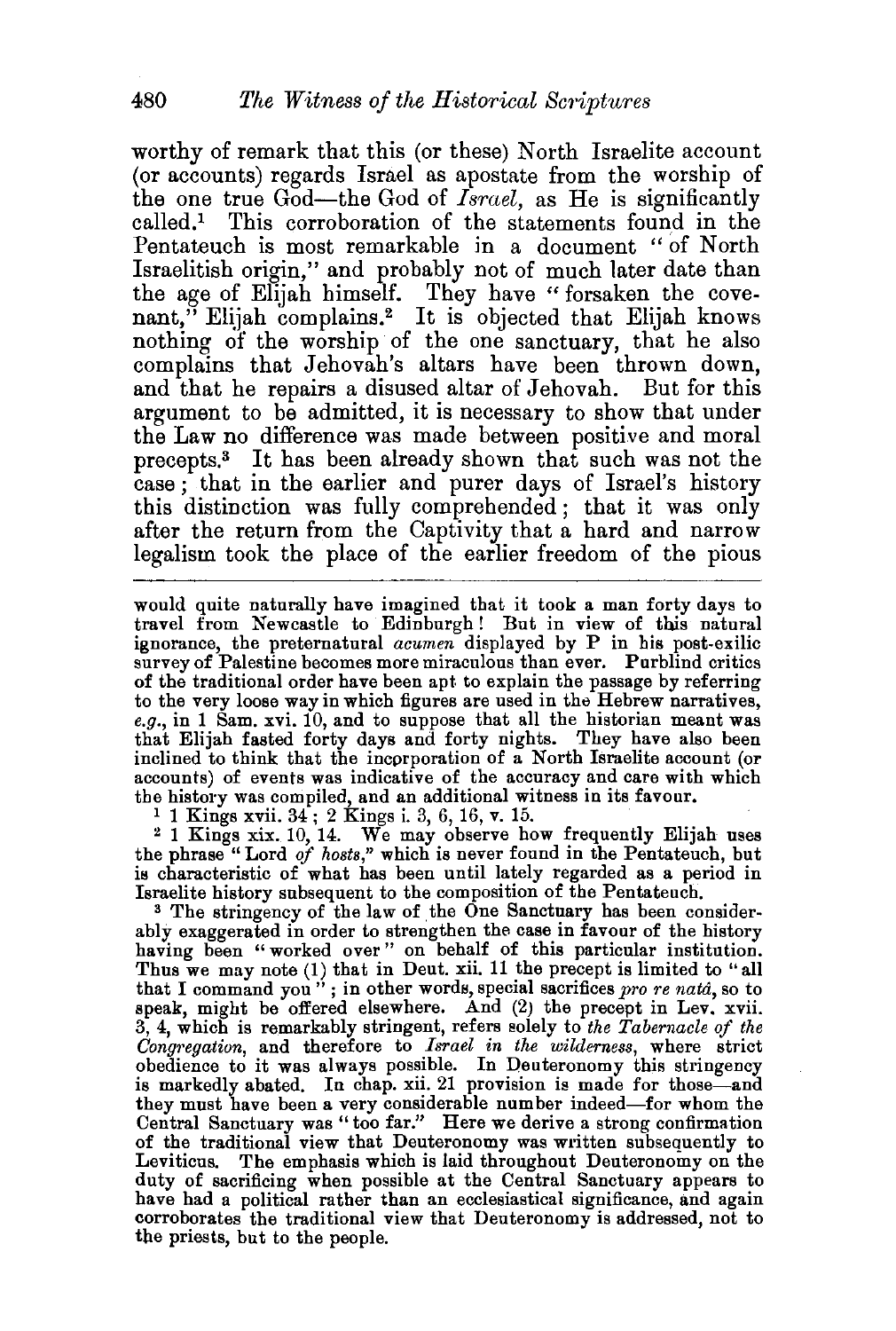Israelite, and the bold rebellion of the disobedient one. Elijah's object was to replace Baal worship by that of Jehovah. It was not the rehabilitation of an ancient and forgotten ritual. however abstractedly desirable such a rehabilitation might be, but the revival of the principle which alone could bring the ancient ritual again before the mind of apostate Israel. Like Wesley or Simeon, Elijah did not press the doctrine of the unity of the Church, nor the principles on which public worship rested. As with a trumpet-call he summoned a disobedient people back to its allegiance to God. The reason why this Israelitish narrative is included in the annals of the sister kingdom is obviously in order to emphasize the guilt of Israel in abandoning the worship of Jehovah at the place where He had set His Name, and the greatness of its punishment for such apostasy.

Professor Driver does not enter into any very elaborate .analysis of the Second Book of Kings. But one fact escapes him, or at least he forgets to inform his readers of it, that such hints as the historian does let fall concerning the religious history of Judah are in strict keeping with the traditional view of that history, and do not suggest the theories by which it is attempted to supersede it. The temple is the centre of Jewish religious aspirations. Its repair is an object of importance to all the people, from the King down to the meanest of his subjects. The high priest and the priests are already in existence. There is no mention of the Levites, it is true. But this is, in all probability, because the historian is approaching the facts from their secular side. He is not, like the author of Uhronicles, enforcing the observance of a neglected, and subsequently disused, ceremonial. He is only describing some interesting incidents of Jewish history. And therefore he takes no pains, as. the author of Chronicles has done, to point out the precise distinction between priestly and Levitical functions, any more than a newspaper reporter of the present day, in describing a religious ceremony, would take care accurately to distinguish between the priests and the deacons present on a given occasion.

One more point must be noticed. The history still " knows nothing of the Book of the Covenant " regarded as existing apart from and earlier than the rest of the Jewish Law. It is not once referred to. There is no mention of the Sabbath, for instance, as a Divine institution. There are, certainly, in 2 Kings iv. 23, and xvi. 18, two incidental allusions to it. But it would be interesting to see how the subjective criticism would deal with the argument that the silence of the history points to the "Book of the Covenant" as the very latest code in the Pentateuch, and that the two VOL.  $XY$ —NEW SERIES, NO. CLIII.  $35$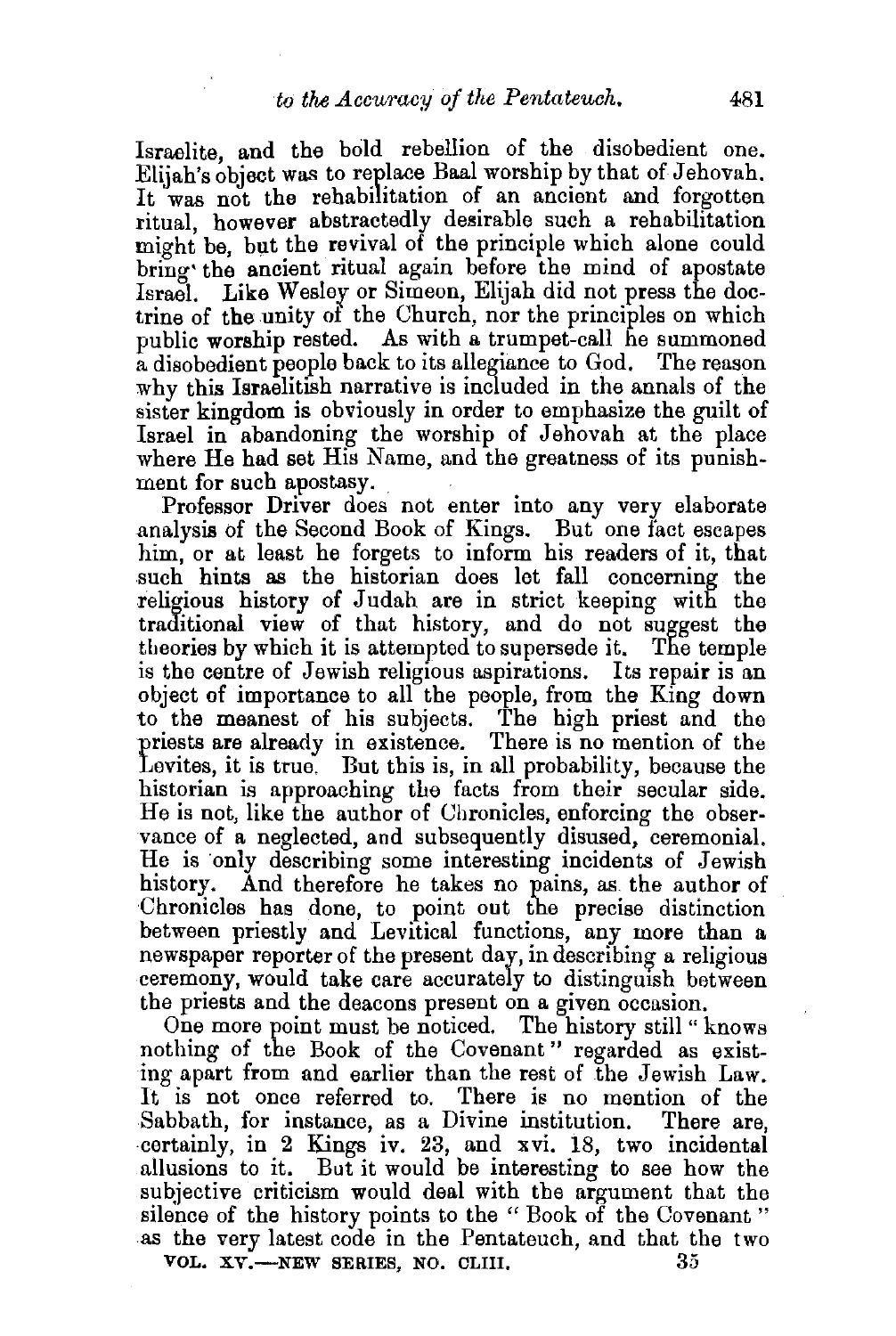references to it of which mention has been already made are insertions which clearly prove that the Pentateuch was ultimately "worked over" according to the ideas of the author of this latest addition to Jewish ecclesiastical legislation ! The answer will probably be that it (the theory) is not seriously alleged. Precisely so; but it is nevertheless an admirable *reductio* ad *absurdum,* of the methods on which the subjective criticism proceeds. As to any *direct* evidence of the separate existence of the " Book of the Covenant," there is none whatever.

Our last point in the history is the character of Jeremiah. With his prophecies it is not our province to deal. But his character 1s as absolutely inexplicable under the hypothesis of German criticism as that, say, of William Tyndale would be on the hypothesis that the New Testament was largely the work of John Wiclif, and that Tyndale had written and recast a good deal of it himself in support of the views of the earlier Reformers. It seems as nearly impossible as can be that Jeremiah should have run such risks as he did run for views and institutions which he knew were of quite recent date, and to sustain which it was needful that the history of Israel, and not only so, but of God's dealings with Israel, should be transformed by the addition of matter which Jeremiah himself knew to be false. For Jeremiah, as we have already seen, or some contemporary of his like-minded with himself, is supposed to have brought the history of the Kings, with its frequent allusions to the one Sanctuary, into its present shape. The psychological problem, too, presented by Jeremiah, is the most perplexing possible on the German hypothesis. For he was at once profoundly patriotic and national, and yet a traitor to his country, her king, and her very existence. Patriotism would to him be impossible if his opinions were novel, for then he must have regarded the whole history of Israel as founded on, and witnessing to, a lie-and a lie of a most dangerous and destructive kind. If, on the other hand, he were indeed a patriotic Israelite to the backbone, then his abandonment of his country is inexplicable, supposing him to be aware, as from the critical point of view he must have been aware, that the king and the king's party were upholding the ancient institutions of his country, and that he was an advocate for a new departure altogether.<sup>1</sup>

~·-·-·-----------~·

<sup>&</sup>lt;sup>1</sup> It is curious that Wellhausen speaks ("Hist. Isr.," p. 480) of Josiah's as a *reformation*. If his view of it be sound, it was not a reformation, but a new departure. But it is noticeable how gingerly be deals with this alleged reformation. Students of Israelite history are much in need of a fuller discussion of this critical period, the aims of the actors, and the steps by which they secured success.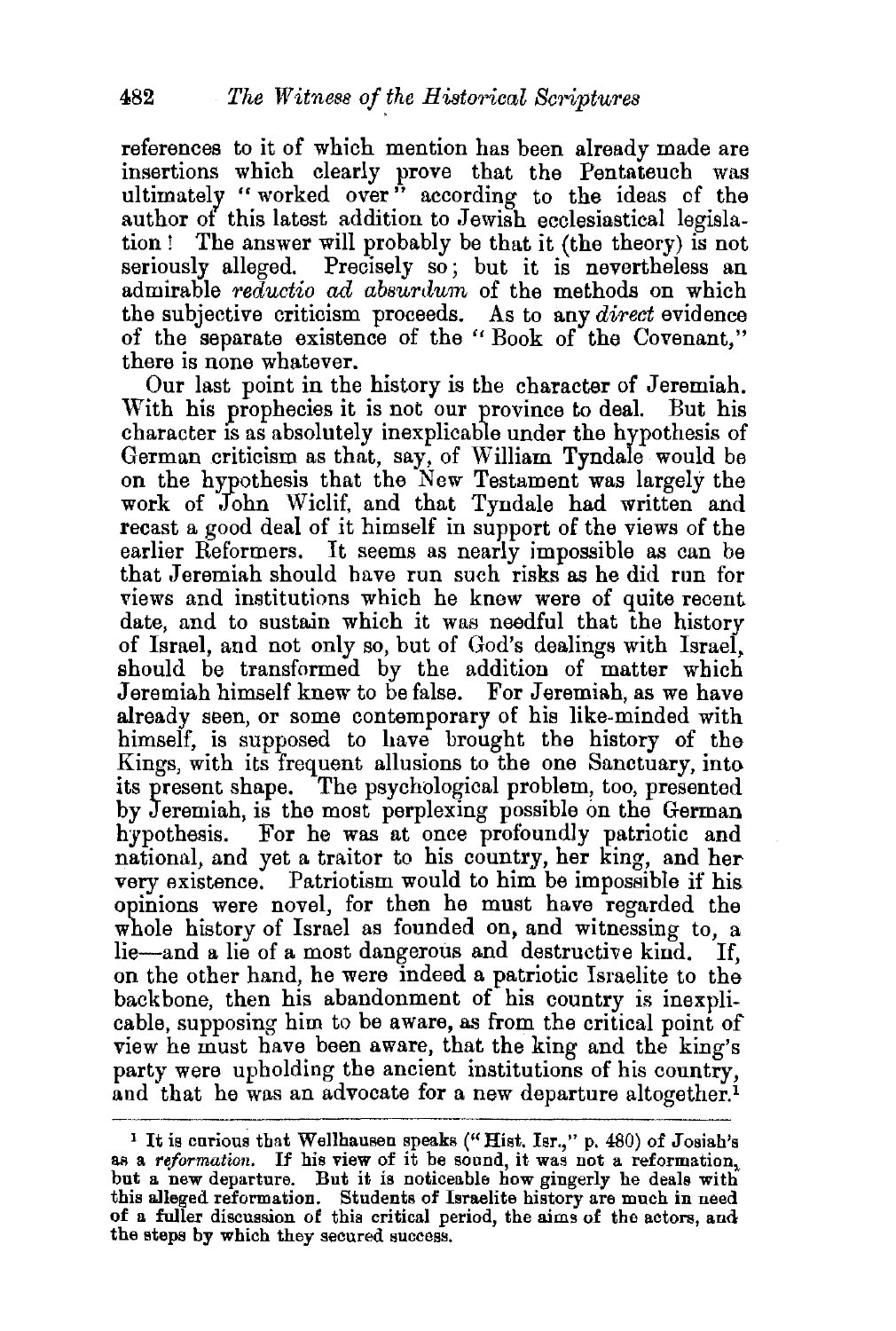But granted that Jeremiah's view of the history was rightand perhaps he had almost as much authentic information on the point as a modern German critic has-the psychological problem is solved. Jeremiah is the supporter of the old laws and customs of his country. The king and his courtiers were the true traitors to that country. As they refuse to uphold the national honour, the national morality, and the national religion ; as they insist on pursuing a course which can only end in disgrace and shame, Jeremiah warns his countrymen to abandon a lost cause, to submit to the judgment which an offended God has pronounced upon them, and to make the best of a necessary submission, since there was nothing left which was really worth defending. It is obvious, moreover, that if Jeremiah were really, as is asserted, the prophet of a new religion, he would have had a better hope of propagating it if the old national polity were overthrown. ·But in that case his strong national attitude, his clinging to the old flag till all hope was gone, as well as the whole contents of the prophecies he has left behind him, remain still to be explained. It may therefore safely be said of the German school that, great as is its patience, untiring as is its industry, astonishing as is its ingenuity, unlimited as is its confidence in itself, the more'it comes to be examined, the more it will be seen that for every problem in Israelite history it professes to solve it leaves at least a dozen considerably more insoluble in its place.

With Jeremiah my task ends. I have pointed out the particular portions of Israelite history in which the theory of the documents at present in the ascendant appears to fail; but it would be a mistake to leave the subject without noting the fact that the absolute confidence in this theory felt some time back appears to be a good deal shaken. It is a matter of satisfaction that this should be the case. of the Old Testament have never been revised or edited in times considerably later than those in which they were written would be a bold and utterly unwarrantable assertion. Yet it is assumed that all who question the infallibility of critics who claim to be sure, down to a quarter of a verse, by what author, and at what date it was written, are thereby committing themselves to the assertion that every line, if not every word, in the documents of Hebrew history is necessarily homogeneous. at least, have never made any such assertion, nor do I know anyone who has done so. I am ready to admit that the Hebrew Scriptures may have gone through the same process as the Saxon Chronicle has done ; but I agree with a recent reviewer in the *Guardian1* in deprecating an amount of con-

<sup>&</sup>lt;sup>1</sup> November 14, 1900. The reviewer seems to forget, however, that English tradition has handed down the Saxon Chronicle *as well as*   $35-2$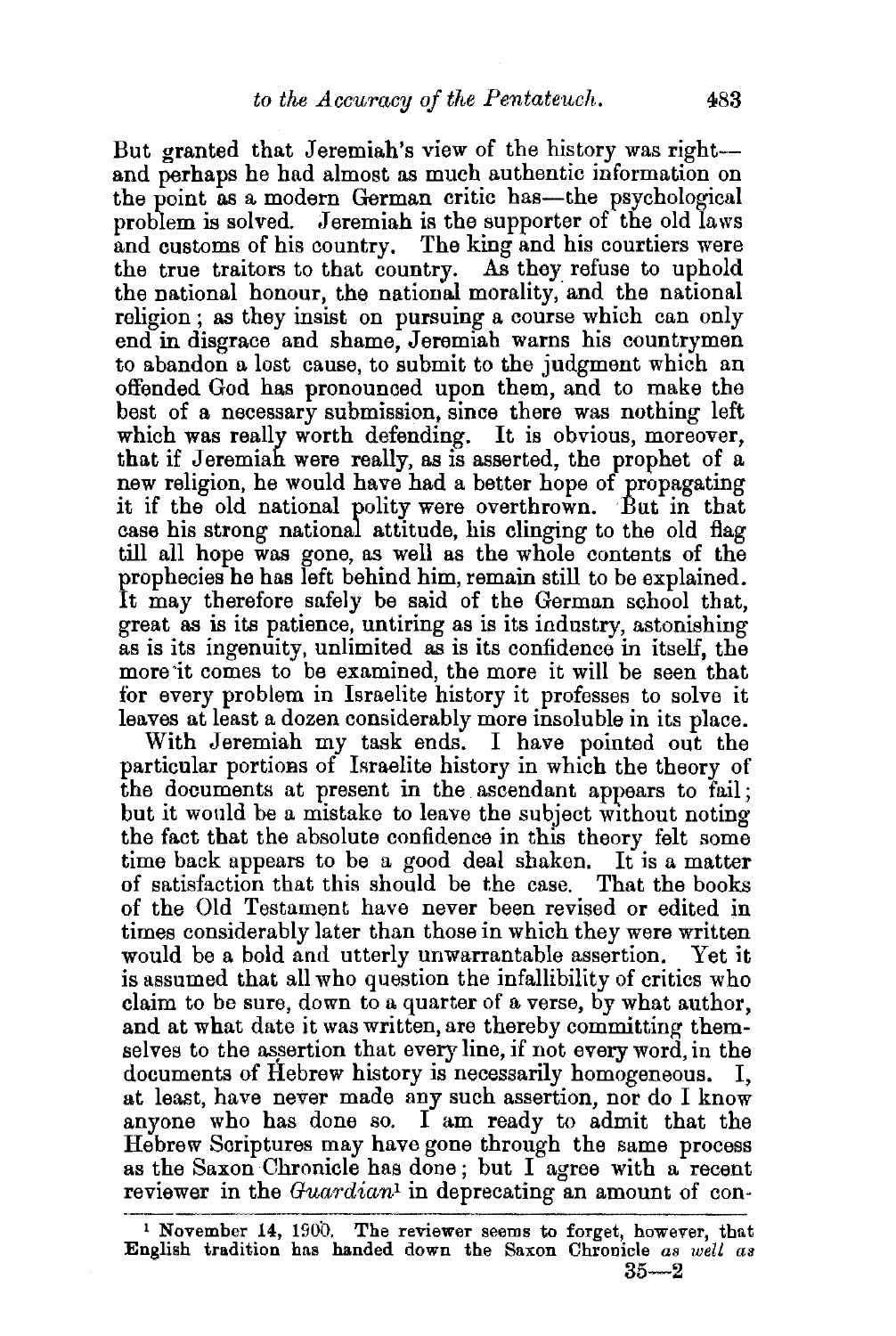fidence of assertion in regard to the literature of another country which would be considered unwarrantable if indulged in in reference to our own. There is a tendency, as the reviewer very justly says, to "overdo" this freedom of assertion. It is against this pretence to certainty on points of great difficulty that these pages are a protest, as well as against the assumptions which compel us to correct or contradict our authorities at every step. There is a humorous story told by Dean Ramsay in his "Reminiscences" of a boaster who, in the presence of a Scotchman, hazarded the assertion that he had killed a tiger sixteen feet long. His story was promptly capped by one about a skate caught off Thurso which covered half an acre of ground. The first narrator wished to challenge the second. The latter declined the combat, but suggested that if a little were taken oft' the length of the tiger, some consequent abatement might be made in the area of the skate. In a similar friendly spirit we may express our readiness to withdraw any criticisms of the subjective school which may seem a little severe if they will only withdraw their "Rainbow," their " Polychrome," and other similar "Bibles"; if they will admit that the problem of assigning the contents of the Hebrew Scriptures to their various authors is perhaps a little complex and difficult; that it has not as yet in every case been solved; that in some cases it may even prove to be insoluble ; and that it is not a sign of absolute imbecility to continue to doubt whether, after all, Deuteronomy is really to be assigned to the age of Ahaz or Hezekiah. If these trifling concessions are made, the work of criticism would go on a good deal more smoothly and, I venture to think, a great deal more rapidly. We are justified in asking for the admission that the problem is one on which perfect certainty is not very easily attainable. To say nothing about the researches of Professor Margoliouth in his "Lines of Defence of Biblical Revelation," we may at least contend that if the *Times,* in a recent article on Cretan discovery, could tell us that a few hours with the spade has done more than years of critical discussion and research-if a University Professor of Modern History can say, "Such mistakes have been made, that unless external evidence is also produced, no matured mind can rest satisfied with evidence which is only internal,"1 we may be permitted to doubt whether the conclusions of certain critics, whose industry and learning we do not dispute, are as certain as they appear to be to themselves. So long as we are allowed to teach our flocks that the Hebrew

Florence of Worcester's revisal of it. It is perhaps premature to conclude that tbe Hebrews have handed down their Florence of Worcester alone. 1 Smyth, "Lectures on the French Revolution," iii. 278.